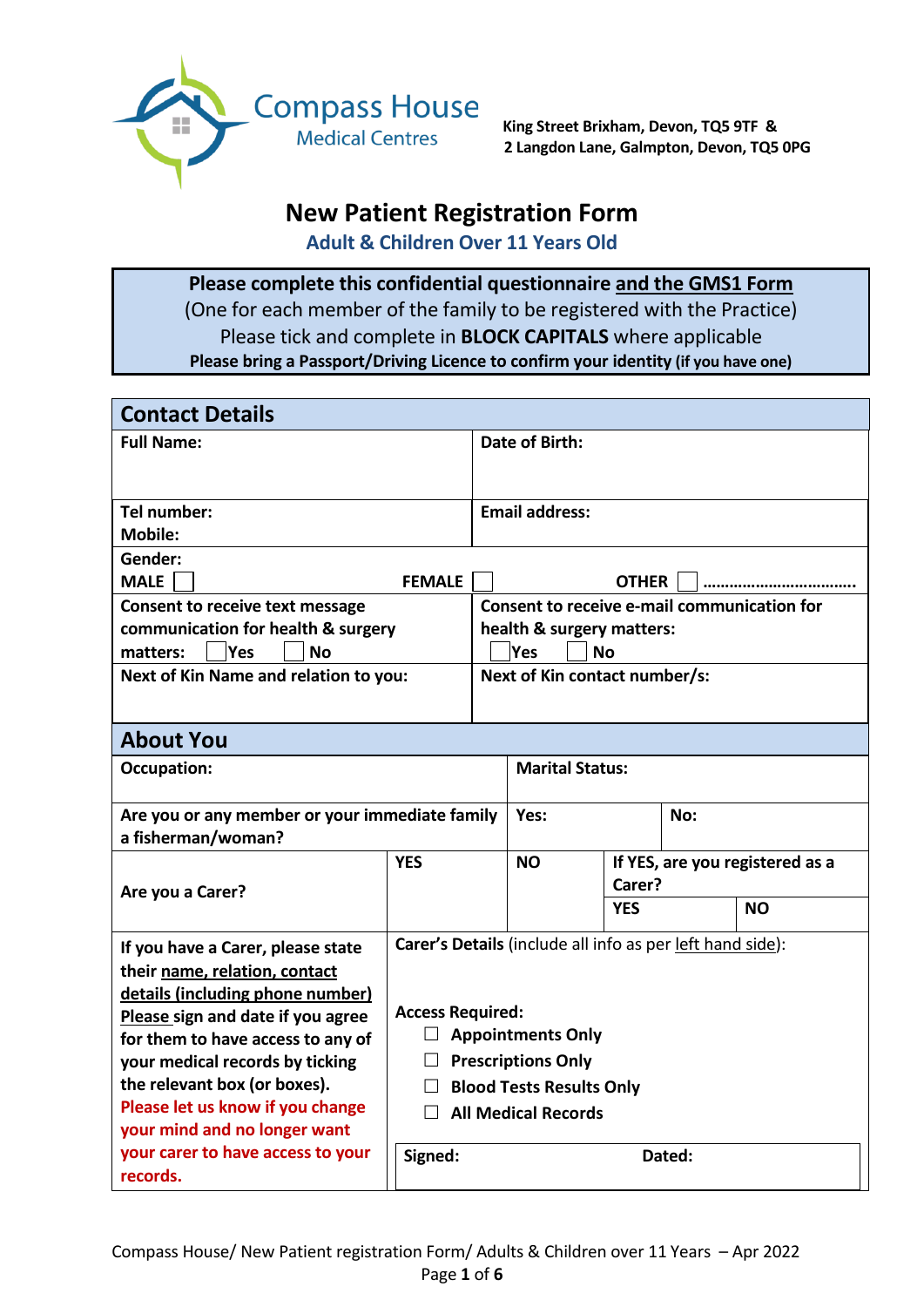| <b>Ethnic Group</b>                                                                                                           |                 |                          |                        |                         |           |                                      |             |
|-------------------------------------------------------------------------------------------------------------------------------|-----------------|--------------------------|------------------------|-------------------------|-----------|--------------------------------------|-------------|
| <b>Ethnic Origin:</b><br>(Please tick box/<br>complete)                                                                       |                 | <b>White (British)</b>   |                        | White (Irish)           |           | Mixed – white and<br>black Caribbean |             |
| Mixed $-$ white and                                                                                                           |                 | Mixed - White and        |                        | <b>Asian or Asian</b>   |           | <b>Asian or Asian British -</b>      |             |
| black African                                                                                                                 |                 | Asian                    |                        | <b>British - Indian</b> | Pakistani |                                      |             |
| <b>Asian or Asian British -</b><br><b>Bangladeshi</b>                                                                         |                 | <b>Black - Caribbean</b> |                        | <b>Black - African</b>  |           | <b>Chinese</b>                       |             |
| <b>Gypsy Roma</b>                                                                                                             |                 | <b>Other white</b>       |                        | <b>Other Mixed</b>      |           | <b>Other Asian</b>                   |             |
|                                                                                                                               |                 | background               |                        | background              |           | background                           |             |
| <b>Other black</b><br>background                                                                                              |                 | Other ethnic group:      |                        |                         |           | Prefer not to say                    |             |
| If English is not your $1st$ language, do you need a<br>translator?<br>**If YES please confirm your 1 <sup>st</sup> language: |                 |                          |                        | YES**                   |           | <b>NO</b>                            |             |
| Your                                                                                                                          | <b>Buddhist</b> | Christian                | Hindu                  | Jewish                  |           | <b>Muslim</b>                        | <b>Sikh</b> |
| <b>Religion</b><br>/Belief                                                                                                    | <b>None</b>     | Prefer not to<br>say     | Other-please<br>state: |                         |           |                                      |             |

# **Your Medical History and Medications:**

| Do you have any<br>allergies or<br>sensitivities?<br>Please give details                                |                                                                            |                |                         |                                                                          |  |
|---------------------------------------------------------------------------------------------------------|----------------------------------------------------------------------------|----------------|-------------------------|--------------------------------------------------------------------------|--|
| <b>List of Medical</b><br>Diagnoses (if known)                                                          |                                                                            |                |                         |                                                                          |  |
| <b>Please list any</b><br>medication you are<br>currently taking:<br>(Strength and Dose<br>instruction) | (Please supply a copy of your current repeat slip instead if you have one) |                |                         |                                                                          |  |
|                                                                                                         | Name of your preferred Pharmacy:                                           |                |                         | Do they deliver your<br>medication?                                      |  |
| <b>Preferred Prescription</b><br><b>Collection Point</b>                                                | Postcode:                                                                  |                | <b>NO</b><br><b>YES</b> |                                                                          |  |
|                                                                                                         | <b>From Surgery</b><br>(Indicate which<br>location)                        | <b>Brixham</b> | Galmpton                | Please create a passcode below to<br>collect (can be a number or a word) |  |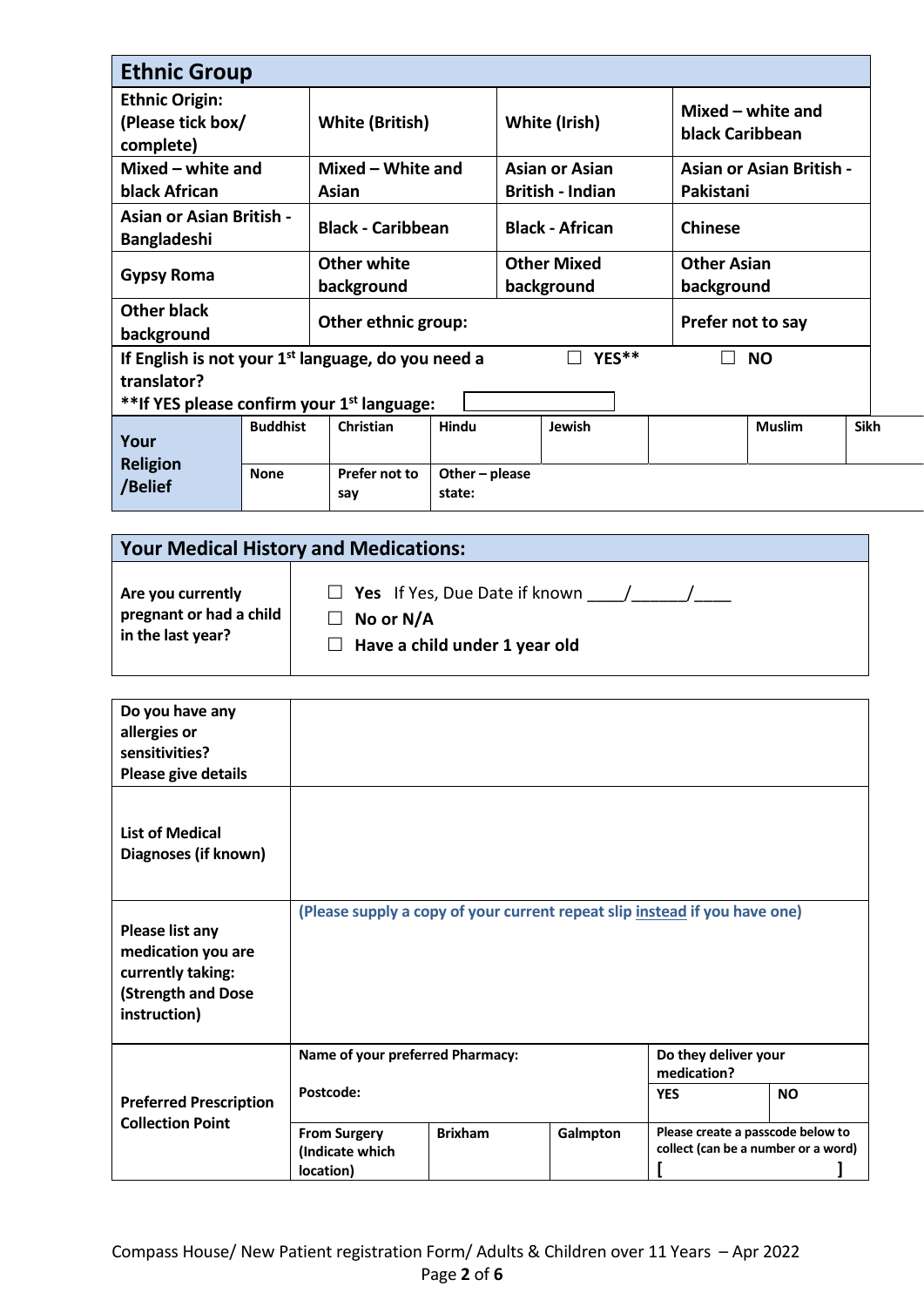| <b>Smoking, Alcohol Consumption and BMI</b>                                                                                                                                   |               |     |                                                                                                         |                                                                                                        |  |     |           |  |
|-------------------------------------------------------------------------------------------------------------------------------------------------------------------------------|---------------|-----|---------------------------------------------------------------------------------------------------------|--------------------------------------------------------------------------------------------------------|--|-----|-----------|--|
| Are you currently a smoker?                                                                                                                                                   |               | Yes | <b>No</b>                                                                                               | Have you ever been a<br>smoker?                                                                        |  | Yes | <b>No</b> |  |
| If so, how many cigarettes / cigars /<br>tobacco do you smoke in a week?                                                                                                      |               |     | If you are a smoker and want to<br>stop, please tick here and our<br>cessation advisor will contact you |                                                                                                        |  |     |           |  |
| How much alcohol do you drink in a week (Units)?                                                                                                                              |               |     |                                                                                                         |                                                                                                        |  |     |           |  |
| (One unit = 1 small glass of wine, a single measure of                                                                                                                        |               |     |                                                                                                         |                                                                                                        |  |     |           |  |
| spirits, or 1/2 a pint of beer)<br>Alcohol questions for age 16+<br>Q <sub>1</sub><br>Q1-3 Please answer<br>0=Never.<br>Q <sub>2</sub><br>1= Less than monthly,<br>2= Monthly |               |     | How often do you have 8 (men)/6 (women) or more<br>drinks on one occasion?                              |                                                                                                        |  |     |           |  |
|                                                                                                                                                                               |               |     | before?                                                                                                 | How often in the last year have you not been able to<br>remember what happened when drinking the night |  |     |           |  |
| 3= Weekly<br>Q <sub>3</sub><br>4=Daily or Almost Daily                                                                                                                        |               |     |                                                                                                         | How often in the last year have you failed to do what<br>was expected of you because of drinking?      |  |     |           |  |
| Q4<br>Q4 Please answer<br>0=No,<br>2= Yes, but not in the last year<br>4=Yes, during the last year                                                                            |               |     | down?                                                                                                   | Has a relative/friend/doctor/health worker been<br>concerned about your drinking or advised you to cut |  |     |           |  |
| Your height:                                                                                                                                                                  | Feet / inches |     | cm                                                                                                      | Stones / lbs.<br>Your Weight:                                                                          |  |     | kg        |  |
|                                                                                                                                                                               |               |     |                                                                                                         |                                                                                                        |  |     |           |  |

# **Specific Needs:**

**Please detail below any specific needs you have so the Practice can ensure they are identified and accommodated. If you have any particular communication needs please complete our Accessible Information: Patient requirement Form**

| <b>Please state any Sensory</b><br>Impairment you have                                  | Details:        | N/A |
|-----------------------------------------------------------------------------------------|-----------------|-----|
| (i.e. Speech, Hearing, Sight):                                                          |                 |     |
| <b>Please state any Physical</b><br>disabilities you have:                              | Details:        | N/A |
| <b>Please state any Mental</b><br>disabilities you have:                                | <b>Details:</b> | N/A |
| Please state any requirements<br>you have to be able to access<br>the Practice premises | Details:        | N/A |
| Please state any Religious or<br><b>Cultural needs:</b>                                 | Details:        | N/A |
| Are you an 'Assistance Dog'<br>User?                                                    | <b>Details:</b> | N/A |
| Please state any phobias you<br>have:                                                   | <b>Details:</b> | N/A |
| <b>Other Information</b>                                                                | <b>Details:</b> | N/A |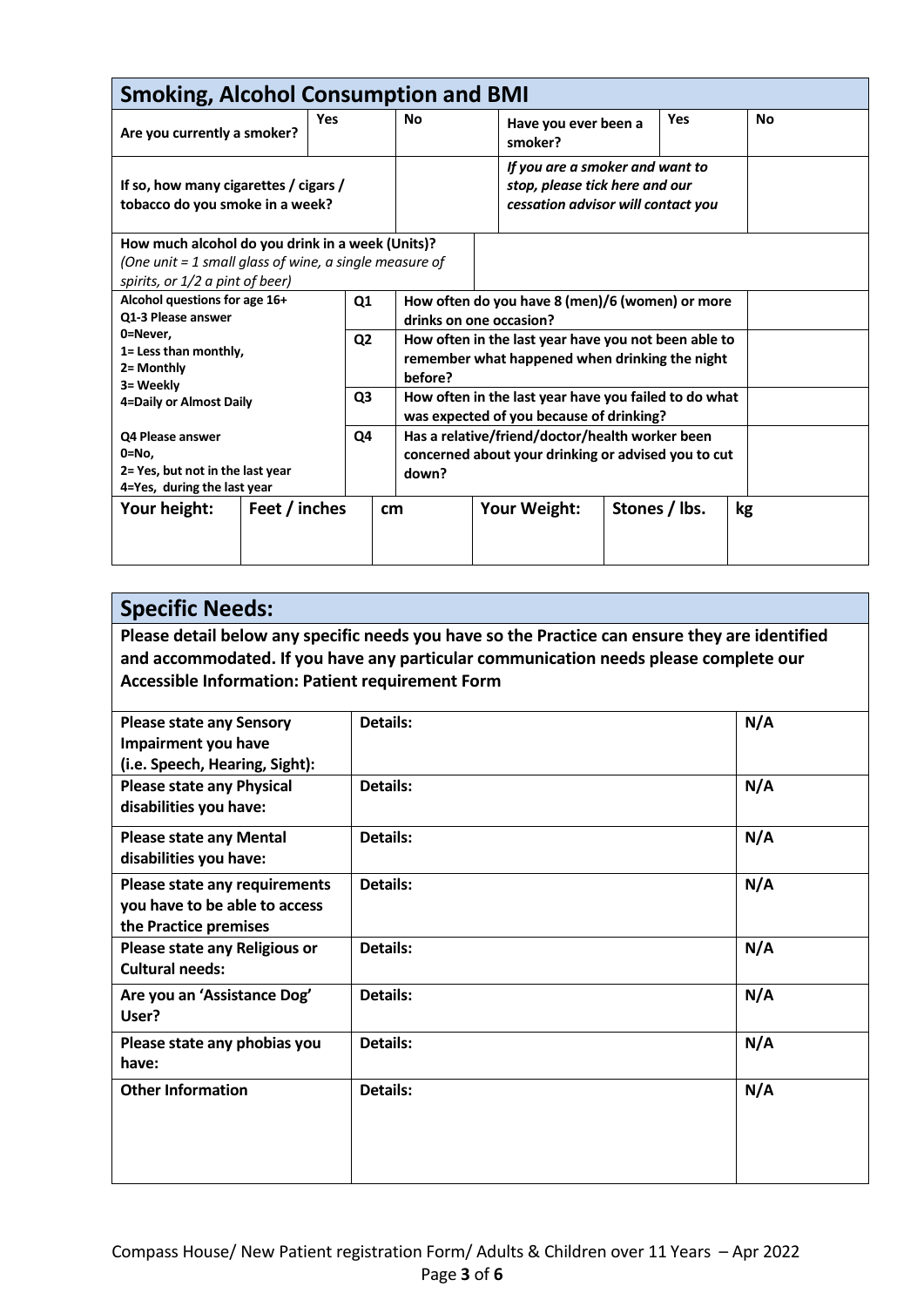# **Online Services**

Through Online Services you can book appointments, view some areas of your medical record (such as blood test results, immunisations and allergies) and manage your repeat medication.

If you use the NHS App and passed verification, you will still need to contact us so we can set up your Online Account at the surgery.

If you would like to sign up for Online Services, please sign the box below. We will **need to see photographic ID**. We will send you through your Linkage Key and Account ID via **the e-mail address you have provided** to enable you to fully register with your chosen provider.

If you would like to sign up for additional online access, which will include problem list, consultation notes, documents, please contact the surgery to request this as a Subject Access Request. Please note this can take up to 28 Days to process.

### **PLEASE NOTE**

1 – Under the new GDPR (General Data Protection Regulations) **we are unable to accept applications on behalf of parents/ guardians of children over the age of 11 without their written consent**. If you are a parent/ guardian and have access to your child's online services, this will be revoked once the child is 11 years unless a consent form is signed and dated by the patient. 2 – Due to Data Protection - if you share an e-mail address with a  $3<sup>rd</sup>$  party (your - spouse/ partner/child) you will not be able to register two accounts with same provider under the same email address. You will need a different e-mail address each. For any online queries you can e-mail us: [online.compass@nhs.net](mailto:online.compass@nhs.net)

|                                                             | <b>Please tick</b> |           | <b>Print Your Name and Signature:</b>                                                                                                                     | Date: |
|-------------------------------------------------------------|--------------------|-----------|-----------------------------------------------------------------------------------------------------------------------------------------------------------|-------|
| I would like<br>to sign up<br>for Online<br><b>Services</b> | <b>YES</b>         | <b>NO</b> | If you would like to set up Proxy<br>Access please follow the link<br>below for more information:<br>https://compasshousemedical.com/<br>online-services/ |       |

# **Patient Participation Group**

The Practice is committed to improving the services we provide to our patients. To do this, it is vital that we hear from people about their experiences, views, and ideas for making services better. By expressing your interest, you will be helping us to plan ways of involving patients that suit you. It will also mean we can keep you informed of opportunities to give your views and up to date with developments within the Practice. If you are interested in getting involved, please tick the box below and provide us with your email address a member of the group will then be in touch with you.

|                              | I am interested in becoming involved in the<br><b>Practice Patient Participation Group</b> | <b>YES</b> | <b>NO</b> |
|------------------------------|--------------------------------------------------------------------------------------------|------------|-----------|
|                              | Your Email address if interested in joining the<br>patient participation group:            |            |           |
| <b>Patient</b><br>Signature: |                                                                                            | Date:      |           |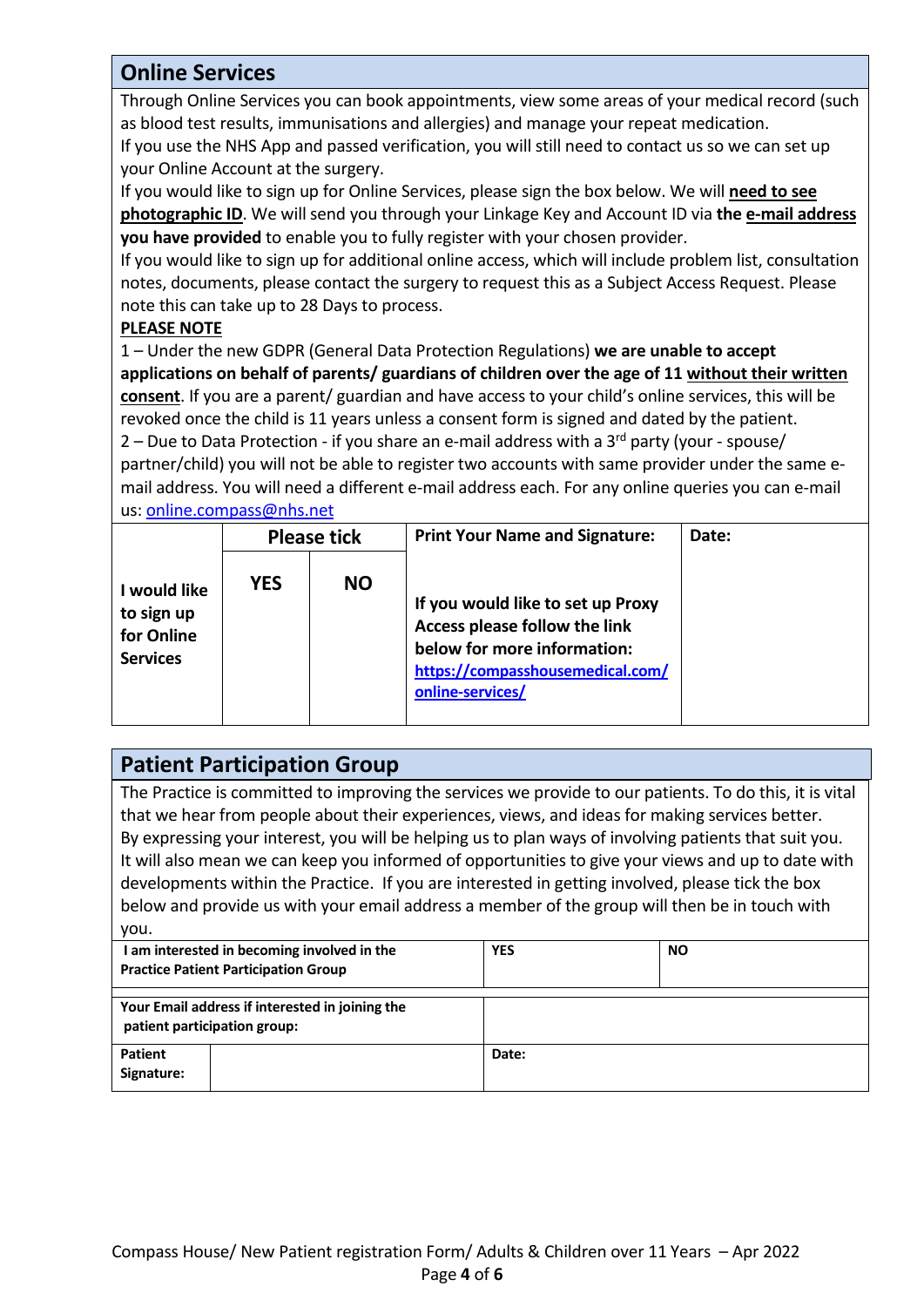# **Summary Care Record**

### **What is a Summary Care Record (SCR)?**

**If you are registered with a GP practice in England, you will already have an SCR unless you have previously chosen not to have one. It includes the following basic information:** 

- **Medicines you are taking**
- **Allergies you suffer from**
- **Any bad reactions to medicines.**

**It also includes your name, address, date of birth and unique NHS Number which helps to identify you correctly.**

#### **What choices do you have?**

**You can now choose to include more information in your SCR, such as significant medical history (past and present), information about management of long-term conditions, immunisations and patient preferences such as end of life care information, particular care needs and communication preferences.** 

**If you would like to do this, please tick and sign below and we will update your medical record to include sharing this information.**

 **Please update my summary care record to include additional information**

**Signed……………………………………………………Print Name……………………………………………………………**

#### **Who can see my SCR?**

**Only authorised care professional staff in England who are involved in your direct care can have access to your SCR. Your SCR will not be used for any other purposes. These staff:** 

- **Need to have a Smartcard with a chip and passcode**
- **Will only see the information they need to do their job**
- **Will have their details recorded every time they look at your record**

**For more information visi[t www.nhs.uk/records](http://www.nhs.uk/records)**

**To Opt-out of any information being shared please inform the Receptionist when handing over your form.**